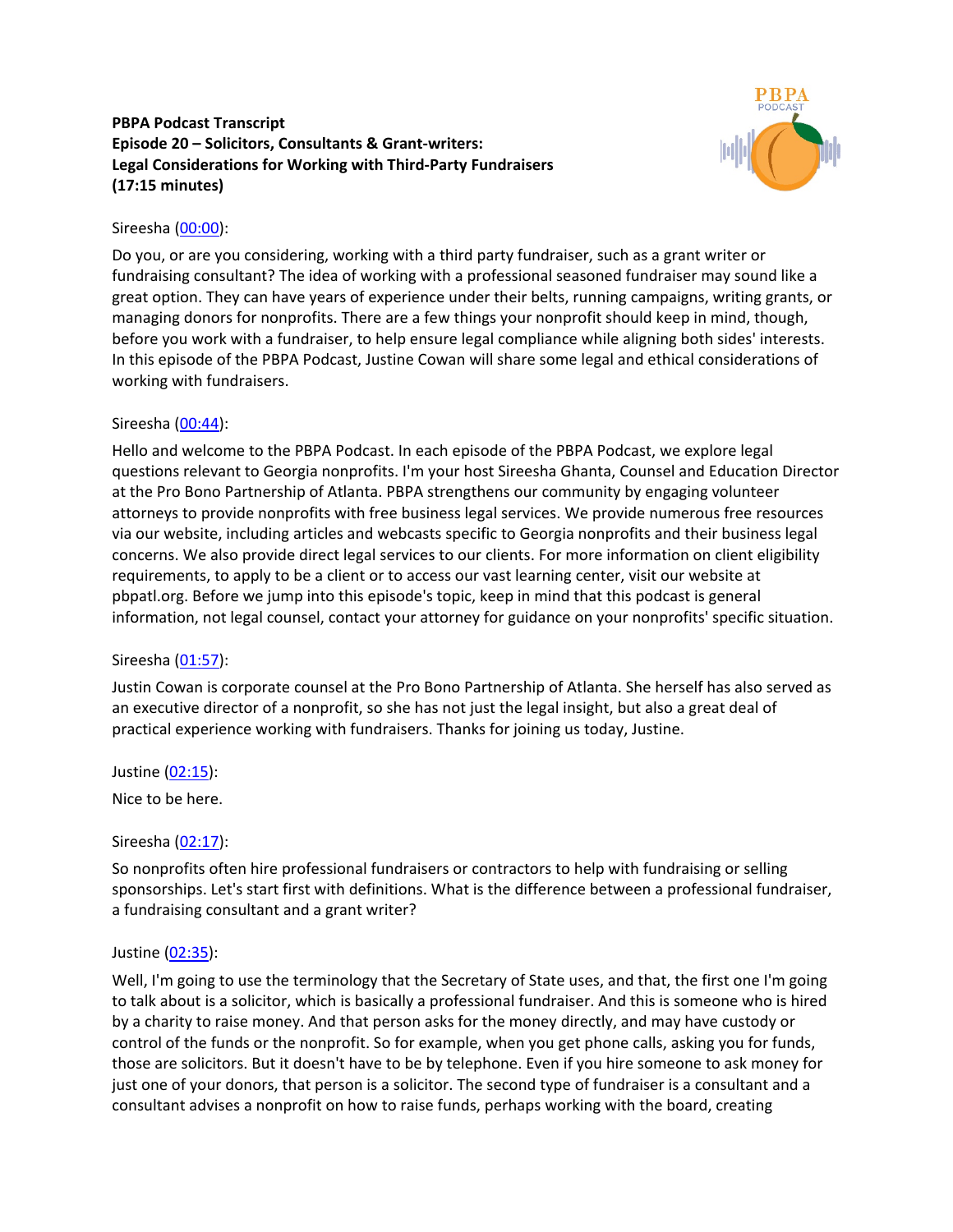fundraising plans. They might even prepare some fundraising materials or conduct board trainings on how to fundraise. But they generally do not ask for the donations, but advise you on how to make those asks. And then the third category we're going to talk about today are grant writers, which is pretty, selfevident what that means. Those are the ones that I'm write a grant application for you to submit to a foundation or to a government agency. Now, just to clarify, what we're not talking about today is we're not going to talk about paid staff, such as the executive director or development director, nor are we talking about board members or volunteers, because those are not under the scheme of charitable solicitation, that Secretary of State regulates.

## Sireesha [\(04:11\)](https://www.temi.com/editor/t/AqjAB9tSeag1WzGFkgA18z9TDHpH_TFtKa591dsf5fPN6saXBdWTDqB9VftJAVq5uZCQPtiGvF8VYl15AM4oJDO2Jzc?loadFrom=DocumentDeeplink&ts=251.34):

So, you mentioned solicitation and the secretary of state. Tell me more about how and why the State is a part of this conversation about third-party fundraisers,

### Justine [\(04:22\)](https://www.temi.com/editor/t/AqjAB9tSeag1WzGFkgA18z9TDHpH_TFtKa591dsf5fPN6saXBdWTDqB9VftJAVq5uZCQPtiGvF8VYl15AM4oJDO2Jzc?loadFrom=DocumentDeeplink&ts=262.41):

The Secretary of State regulates charitable fundraising. And most of you listening here today should probably be registered to fundraise with the secretary of state. There are, are some exceptions. Um, we're not gonna go into those today. Um, we have a great article on our website that discusses all of that. Um, if you want to find out more about that, but in addition to regulating the charities, the state also regulates those who ask for money on behalf of the charities, um, or the solicitors that we've been talking about. Um, unfortunately this is an industry where there have been a lot of high profile scams, even on a national level. And because of that, the Secretary of State requires that solicitors be registered, that they go through background checks and they might even have to submit a bond to the state. Um, and the application is pretty time-consuming and very thorough.

#### Justine [\(05:13\)](https://www.temi.com/editor/t/AqjAB9tSeag1WzGFkgA18z9TDHpH_TFtKa591dsf5fPN6saXBdWTDqB9VftJAVq5uZCQPtiGvF8VYl15AM4oJDO2Jzc?loadFrom=DocumentDeeplink&ts=313.77):

And so if you hire a solicitor, you also have to have a contract and that contract has to be submitted to the state and it outlines the parties' obligations, it sets compensation, and who pays for campaign expenses. Now the second category we talked about the consultants, there's no registration required for a consultant in Georgia, unless that consultant asks for the money personally or handles the money in any way. So it's important that if you hire a consultant to make sure that they're not asking for any funds, because that will convert them into a solicitor. The grant writers, again, they also are not regulated by the Secretary of State because they don't, they're not actually asking for the money. At least I hope not. You should be submitting the grant applications yourself. Now I should say that other states can handle these things differently. So for example, in Florida, even consultants have to register. Um, but here in Georgia, as long as they don't handle the funds, um, they don't have to register.

#### Sireesha [\(06:18\)](https://www.temi.com/editor/t/AqjAB9tSeag1WzGFkgA18z9TDHpH_TFtKa591dsf5fPN6saXBdWTDqB9VftJAVq5uZCQPtiGvF8VYl15AM4oJDO2Jzc?loadFrom=DocumentDeeplink&ts=378.4):

Got it. So nonprofits can choose between a solicitor or a consultant or a grant writer to help with fundraising. But can you tell me just factors to consider in deciding which one of these three options to work with?

#### Justine [\(06:33\)](https://www.temi.com/editor/t/AqjAB9tSeag1WzGFkgA18z9TDHpH_TFtKa591dsf5fPN6saXBdWTDqB9VftJAVq5uZCQPtiGvF8VYl15AM4oJDO2Jzc?loadFrom=DocumentDeeplink&ts=393.13):

Understanding why you truly need to hire someone is important fundraising at the end of the day is a board function. The board has a fiscal responsibility to ensure that there's adequate funds to run the organization's programs. And of course there's staff involved is a joint effort. So the first question that I ask a client that comes to me and says, you know, "Should I hire a solicitor or a consultant?" is, I want to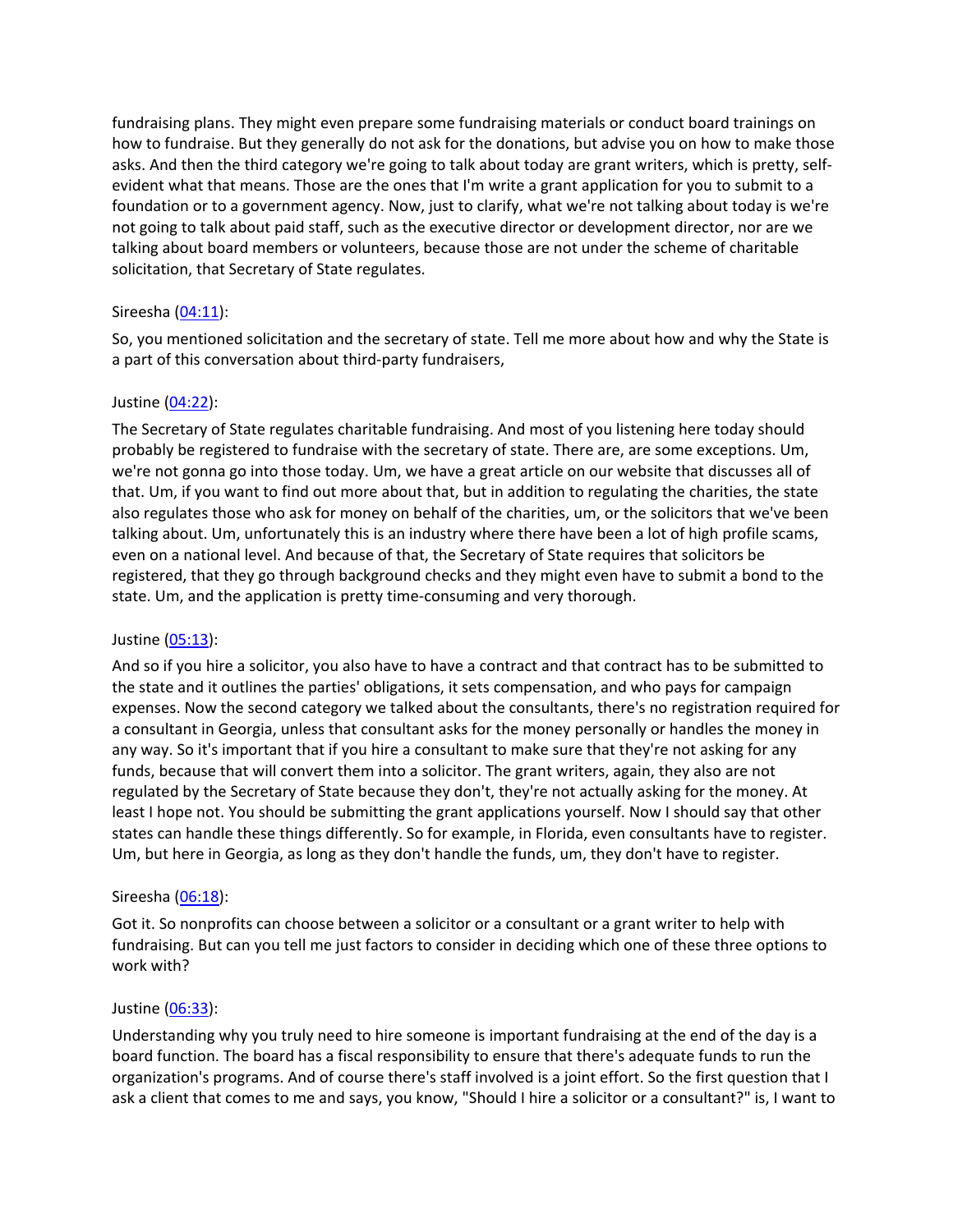know if you're avoiding any sort of internal problem that's going on in the organization. Um, unfortunately there's no quick fix to fundraising. All nonprofits have to do it. And if you are taking an essential function of fundraising and trying to outsource that, then, um, I would not recommend hiring a solicitor. Um, in that case, I would recommend hiring a consultant, so that the consultant can come in and work with your board and staff and train them on the essential responsibilities of the board and do some board job descriptions and get some really good fundraising plans into place.

## Justine [\(07:40\)](https://www.temi.com/editor/t/AqjAB9tSeag1WzGFkgA18z9TDHpH_TFtKa591dsf5fPN6saXBdWTDqB9VftJAVq5uZCQPtiGvF8VYl15AM4oJDO2Jzc?loadFrom=DocumentDeeplink&ts=460.33):

Now, whether or not you should hire a solicitor. I know when I was an executive director, let's be honest, I did not like asking for money. And the thought of hiring somebody to ask money for me is to have it so good. But if you hire solicitor, the first thing is there's going to be that contract that's going to be submitted to the State and there's going to be lots of different requirements. And the second thing is that donor cultivation is really an internal function of an organization, connecting with your donors, keeping them up to date on what you're doing and really having, developing that relationship. I do think that a solicitor might help in certain circumstances where you just need a little extra help: you have an event and you don't have the capacity to do certain level of fundraising. So there are situations where I'm a solicitor can be a good idea.

## Justine [\(08:31\)](https://www.temi.com/editor/t/AqjAB9tSeag1WzGFkgA18z9TDHpH_TFtKa591dsf5fPN6saXBdWTDqB9VftJAVq5uZCQPtiGvF8VYl15AM4oJDO2Jzc?loadFrom=DocumentDeeplink&ts=511.18):

Most of the time nonprofit is probably going to be hiring a consultant. And in fact, I encourage that at some point in an organization's development that they hire a consultant to make sure that they're really incorporating the best practices that you can do for fundraising. Also with, now forming out grant writing can also be a good, a good option if you're understaffed, but again, be very specific about what the role is for that grant writer. And whether or not you're farming out the essential responsibilities of developing a relationships with the foundation. So I like to use a grant writer to just really do a lot of the core writing, but maintain the rest of the relationship with the foundation and the submissions and all of that. Now, once you've decided on what you're going to, what type of person you're going to hire to help you, be very careful and really dig in deep on references and referrals. There are a lot of scams out there. This is really an industry where there are some issues. Anyone can hang out a shingle and say, I'm a consultant. And so I really encourage you to check references and do your due diligence before hiring somebody.

#### Sireesha [\(09:48\)](https://www.temi.com/editor/t/AqjAB9tSeag1WzGFkgA18z9TDHpH_TFtKa591dsf5fPN6saXBdWTDqB9VftJAVq5uZCQPtiGvF8VYl15AM4oJDO2Jzc?loadFrom=DocumentDeeplink&ts=588.71):

So, once a nonprofit decides what type of third-party fundraiser they're going to hire, and they have done their due diligence and vetted the person that they're going to hire, the State requires a contract for solicitors. Is that right?

Justine [\(10:05\)](https://www.temi.com/editor/t/AqjAB9tSeag1WzGFkgA18z9TDHpH_TFtKa591dsf5fPN6saXBdWTDqB9VftJAVq5uZCQPtiGvF8VYl15AM4oJDO2Jzc?loadFrom=DocumentDeeplink&ts=605.87):

Yes.

Sireesha [\(10:07\)](https://www.temi.com/editor/t/AqjAB9tSeag1WzGFkgA18z9TDHpH_TFtKa591dsf5fPN6saXBdWTDqB9VftJAVq5uZCQPtiGvF8VYl15AM4oJDO2Jzc?loadFrom=DocumentDeeplink&ts=607.25):

If you don't have a solicitor, if you just have a consultant or a grant writer, does the nonprofit still need a contract?

Justine [\(10:14\)](https://www.temi.com/editor/t/AqjAB9tSeag1WzGFkgA18z9TDHpH_TFtKa591dsf5fPN6saXBdWTDqB9VftJAVq5uZCQPtiGvF8VYl15AM4oJDO2Jzc?loadFrom=DocumentDeeplink&ts=614.69):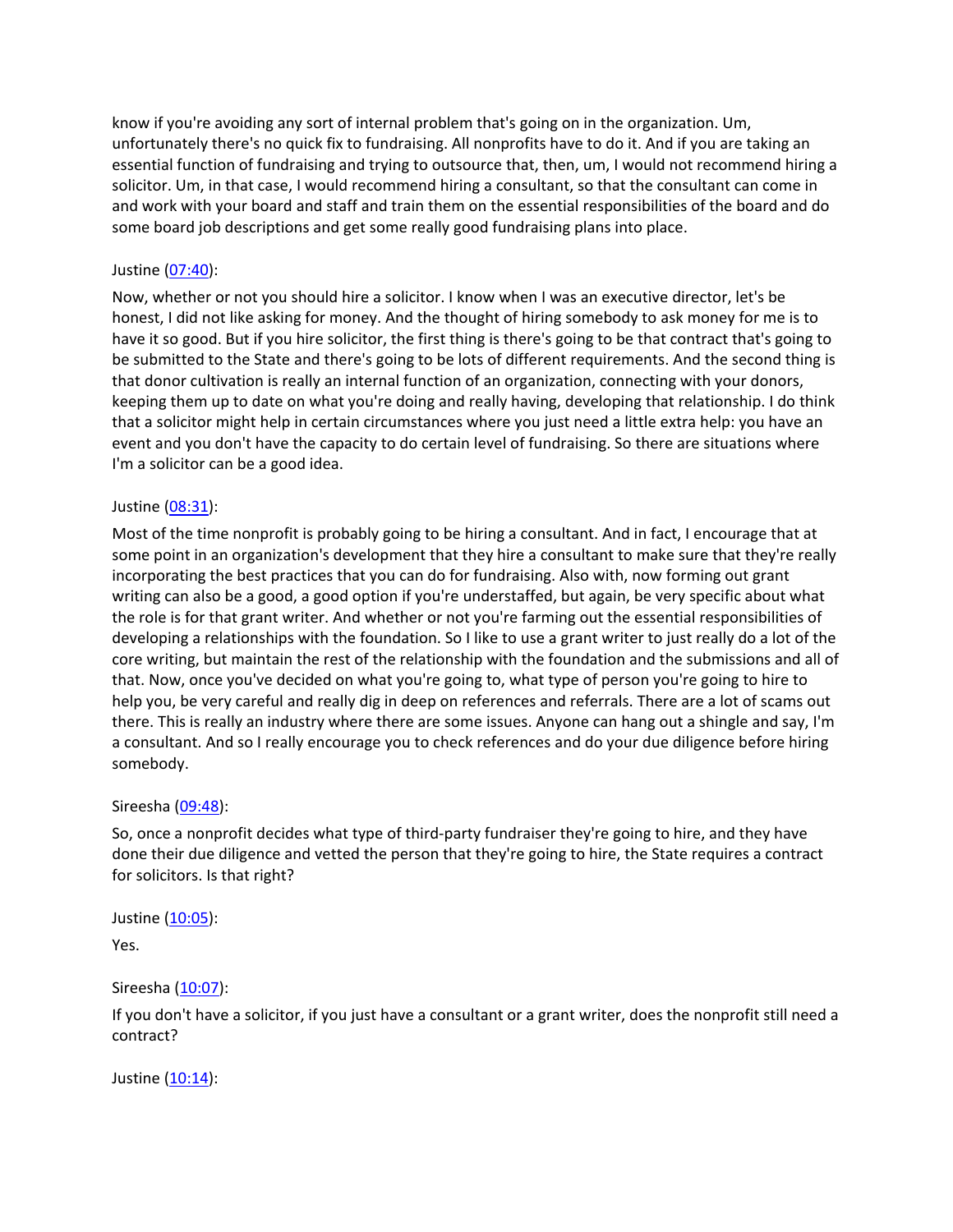Well, it's not required by law. However, I would never work with a consultant or a grant writer or anyone that's engaged in any sort of fundraising activity for my nonprofit, without a contract. It's important to outline expectations, milestones, the payment schedule also consider that this person might be working with confidential information, your donor lists, um, and they're going to have access to that. They might be working with other nonprofits. The donor list is a very important asset of your organization. You need to protect the confidentiality of that information. And then you also just need other basic clauses like termination clauses, whether or not they can use your logo, how things get approved and work expectations. All those things should be ironed out before you work with somebody.

## Sireesha [\(11:03\)](https://www.temi.com/editor/t/AqjAB9tSeag1WzGFkgA18z9TDHpH_TFtKa591dsf5fPN6saXBdWTDqB9VftJAVq5uZCQPtiGvF8VYl15AM4oJDO2Jzc?loadFrom=DocumentDeeplink&ts=663.29):

Okay. And you mentioned the payment schedule that would be included in the contract. Um, well, let's talk more about fees. What about if the nonprofit wants to incentivize their fundraising efforts? The more the fundraiser raises, the more they can be paid? Are there any problems with that?

### Justine [\(11:23\)](https://www.temi.com/editor/t/AqjAB9tSeag1WzGFkgA18z9TDHpH_TFtKa591dsf5fPN6saXBdWTDqB9VftJAVq5uZCQPtiGvF8VYl15AM4oJDO2Jzc?loadFrom=DocumentDeeplink&ts=683.67):

I get this question a lot, because it sounds like such a great idea that you incentivize fundraising by providing a percentage. It sounds, you know, there's a lot of commissions out there in the world and, and salespeople have commissions and why can't we do that in fundraising? So the first issue is whether or not the IRS is going to have a particular problem with that arrangement. So it's not per se illegal, but it's going to be scrutinized by the IRS. And what they're going to be looking for is whether or not there's an improper, private benefit. Your nonprofit is set up for public benefit, but a private benefit is where there's an individual that receives more than an incidental benefit from the organization, that's not part of conducting the organization's mission. And fundraising is not technically part of your programming services. So let's say for example, you have a fundraiser and you, they go out and they raise a million dollars in a year, and that's just wonderful music to your ears.

#### Justine [\(12:29\)](https://www.temi.com/editor/t/AqjAB9tSeag1WzGFkgA18z9TDHpH_TFtKa591dsf5fPN6saXBdWTDqB9VftJAVq5uZCQPtiGvF8VYl15AM4oJDO2Jzc?loadFrom=DocumentDeeplink&ts=749.32):

And they get paid 15% of that. Well, you're getting a lot of funds from that. And so that's very exciting for your nonprofit. But this fundraisers getting \$150,000. And so maybe it might be worth it to you, but that person might be making more than your CEO. And that would be inappropriate from the IRS perspective.

#### Justine [\(12:51\)](https://www.temi.com/editor/t/AqjAB9tSeag1WzGFkgA18z9TDHpH_TFtKa591dsf5fPN6saXBdWTDqB9VftJAVq5uZCQPtiGvF8VYl15AM4oJDO2Jzc?loadFrom=DocumentDeeplink&ts=771.97):

This is an area where you see a lot of scams. And so the State is also going to be very concerned about that. And some state regulations actually look very closely at the percentage that a fundraiser can receive if that's the setup that you have. But even if it's legal, the second question is, is it ethical. The Association of Fundraising Professionals, which is the largest organization for this type of profession has very specific standards in this regard. And they require that all of its members adhere to a code of ethical principles and standards, and they have found that percentage based compensation and finder's fees, "encourage abuse, imperil the integrity of the voluntary sector sector and undermine the philanthropic values upon which it is based." And that's from their code of ethics. And they are very clear that members should not accept compensation or enter into contracts. That's based on percentage of contributions and its members should not accept finder's fees or contingent fees. And so our advice is unequivocal that we do not support percentage based compensation, even if you might be able to find a way to do it legally.